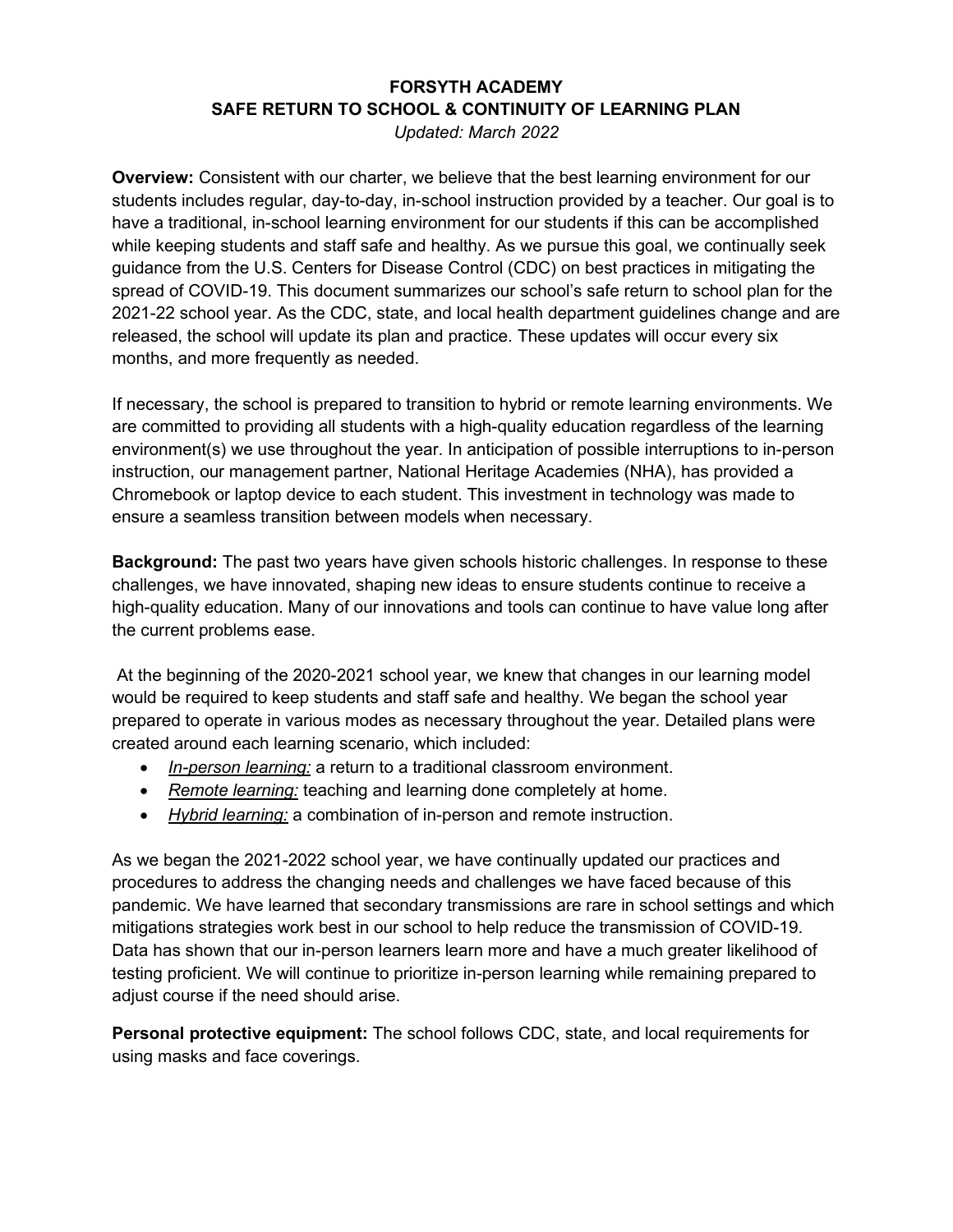Masks are optional for staff, students, and visitors (currently only allowed during non-school hours). Persons with exposure to COVID-19 or experiencing symptoms should wear a mask for at least 10 days. The school will support students and staff who choose to continue wearing a mask.

**Social/physical distancing:** Social distancing reminder signs are placed throughout the school building. Plexiglass barriers are available for use at the discretion of classroom staff. When feasible, the school spaces classroom desks three to six feet apart. Students should not be sharing personal materials such as pens, pencils, etc. Each classroom has materials to disinfect commonly shared items such as computers and curricular tools.

**Hygiene and cleaning:** We have made several significant changes with our janitorial service partner, Aramark, such as increasing manpower, changes in management structure, improved training, greater accountability, and monthly performance audits. In addition to baseline janitorial services, Aramark also provides additional cleaning services due to COVID-19. These include:

- All high touch point locations light switches, door handles, bathroom faucet handles, and so on – are disinfected and cleaned at least once a day in accordance with the CDC guidance.
- All cleaning materials are EPA-approved for use against COVID-19.
- Aramark provides the school all necessary materials.
	- $\circ$  Aramark is ensuring that each classroom has hand sanitizer, a spray bottle of disinfectant cleaner, paper towels, and instructions on how to properly use the provided materials when additional cleaning/disinfecting is needed in classrooms.
	- $\circ$  Aramark is also ensuring that the school stocks plenty of hand soap to stay ahead of any shortage. Soap, hand sanitizer, and disinfectant cleaner are refilled, as necessary.
- All janitorial staff have been trained on cleaning and disinfecting specifically for COVID-19.
- Facilities Preparedness and Response Plan (attached as Appendix A)
	- $\circ$  Following CDC guidelines, we have created an action plan to be used if there is a suspected or confirmed case of COVID-19 in the school building. This plan includes disinfection and cleaning tasks based on the timeline of when a suspected or confirmed case was last in the school building.
- We store cleaning and disinfection products safely and in compliance with standards.

In addition to the added efforts of our provider of janitorial services, we are all joining in the effort to promote safe hygiene habits. Handwashing posters instructing and reinforcing proper handwashing techniques are placed in bathrooms. Hand sanitizing stations are available throughout the building.

**Monitoring student and staff health:** NHA monitors and follows all federal, state, and local requirements as it relates to COVID-19 safety procedures. NHA also, in conjunction with our epidemiologist, reviews federal and state recommendations and follows them as necessary to ensure the safety of our students and staff and to ensure the continuity of in-person learning.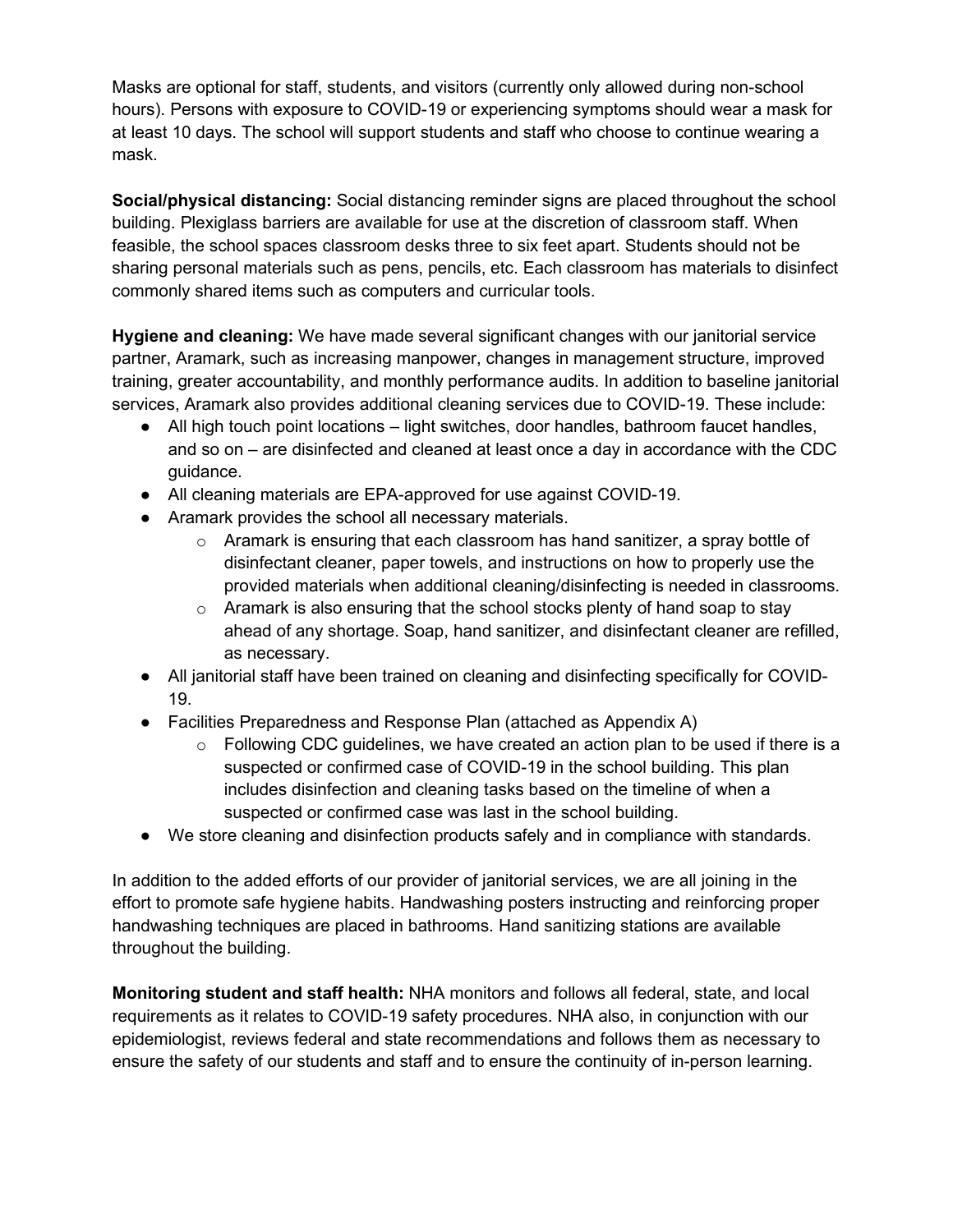If an employee or student shows COVID-19 symptoms, they are sent home or to an identified isolation room until they can be safely picked up.

If there is a confirmed case, the school works with its NHA Business Partner (BP) to report the case to the local health department. If necessary, the BP partners with the NHA Communications team to ensure proper stakeholders are notified timely, while ensuring compliance with employee and student confidentiality and HIPAA requirements. Staff and students with probable or confirmed cases of COVID-19 can return to school after they have complied with current CDC and/or state isolation guidelines.

**Vaccinations:** NHA has provided us up-to-date information and resources on vaccination in our state and county.

**Continuity of Learning for Special Populations:** Students with IEPs or 504s access the same learning opportunities offered to general education students. These learning activities and supports address student needs identified in their IEP/504 to the extent appropriate. To accomplish this, special education providers collaborate with general education teachers to ensure provision of accommodations and modifications (when appropriate) that allow students to access learning opportunities. Individualized accommodations are documented and shared with classroom teachers for each student. English Learning (EL) teachers work with classroom teachers to provide necessary scaffolds to schoolwork to ensure that EL students have access to the core content.

The school complies with the regulations imposed by the state and by the Individuals with Disabilities Education Act (IDEA) ensures that all children with disabilities receive an Individual Educational Program (IEP) designed to address their unique needs. All required components of the IEP are addressed, including a description of the student's present level of academic achievement and functional performance, including disability-related needs, goals and objectives, supplemental aides and services, program services, ancillary services, and extended school year.

All students with disabilities are considered general education students first. Each IEP is designed to assure that eligible students receive a free appropriate public education (FAPE) and specialized instruction delivered by highly qualified special education staff within the least restrictive environment (LRE). Before school opens, we review registration forms to identify students with current IEPs from previous schools attended. We inform parents of their rights, procedures, and responsibilities under special education law. Decisions about an IEP are made by the school's IEP Team. This team has required participants, including general and special education providers and administrators. Parents are also encouraged to join the IEP Team.

As much as appropriate, children who are disabled are educated with children who are nondisabled. Special classes, separate schooling, or other removal of children with disabilities from the regular educational environment occurs only if the nature or severity of the disability is such that satisfactory education in regular classes with supplemental aids and services cannot be achieved.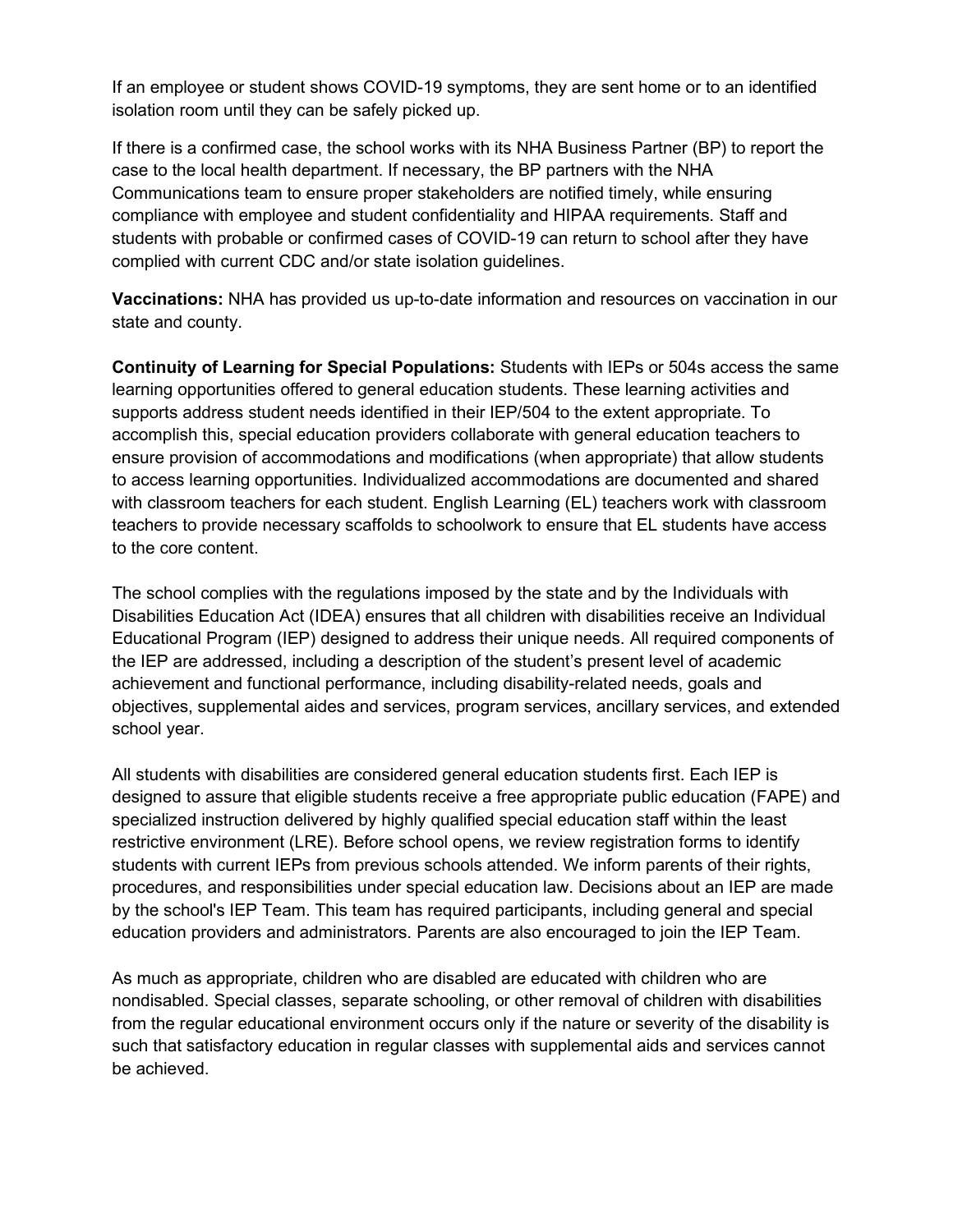To meet LRE requirements, the school ensures that a continuum of placement options is available to students with disabilities, including:

- services provided within the general education classroom;
- pull-out services;
- special classes;
- home instruction;
- instruction in hospitals and institutions; and
- in special circumstances, access to programs and services in settings outside the school.

The Individualized Education Program Team (IEPT) makes decisions about student placement.

**Continuity of food services:** We meet all guidance and procedures set forth by the CDC and by state and local health departments related to food service models and operations for students. We provide staff additional PPE, including gloves, masks, cleaning chemicals, and hand sanitizer. Sneeze guards have been added to all food distribution carts. Cutlery, seasonings, and sauces are placed directly on individual trays. Staff are trained on food safety standards on a regular basis and abide by all safety regulations. Students eat in their classrooms or in the gymnasium/cafeteria with appropriate social distancing.

In the event of a COVID-19 outbreak, we work with school nutrition agencies and local health departments to ensure that we comply with all requirements. We continue serving food when schools are closed when that is allowed and can be done safely. We continue to provide meal service to the extent applicable. We notify parents when food is available via the SchoolMessenger system (which can send emails and texts to each family), school newsletters and updates, and our website as appropriate.

**Mental health, behavioral, and emotional support services and support:** Traumatic

experiences like COVID-19 can impact learning, behavior, and relationships at school. Research clearly indicates that a traumatic experience in childhood can diminish concentration, memory, and the development of language that children need to be successful at school. The COVID-19 pandemic is affecting not just our children's physical health and academic experience, but it is taking a deep emotional toll as well. We believe children's well-being comes first, and that young people like adults, learn best when they are happy, safe, calm, and cared for properly

As educators, we need to do everything in our arsenal to reduce the effects of trauma so that students can learn at an optimal level. Trauma does not discriminate between urban and suburban students as people will perceive threats like COVID-19 in their own way. It is imperative that our organization continues to nurture the hearts and minds of our children and staff and show a thoughtful, innovative

NHA's Leadership Summit, held during the summer, included a general session to discuss steps to become a Trauma Informed School. Leadership teams learned how to prioritize reestablishing connections and safety (both physical and emotional), interventions for Tiers 1, 2, and 3, and teaching social and emotional skills. There were three additional breakout options